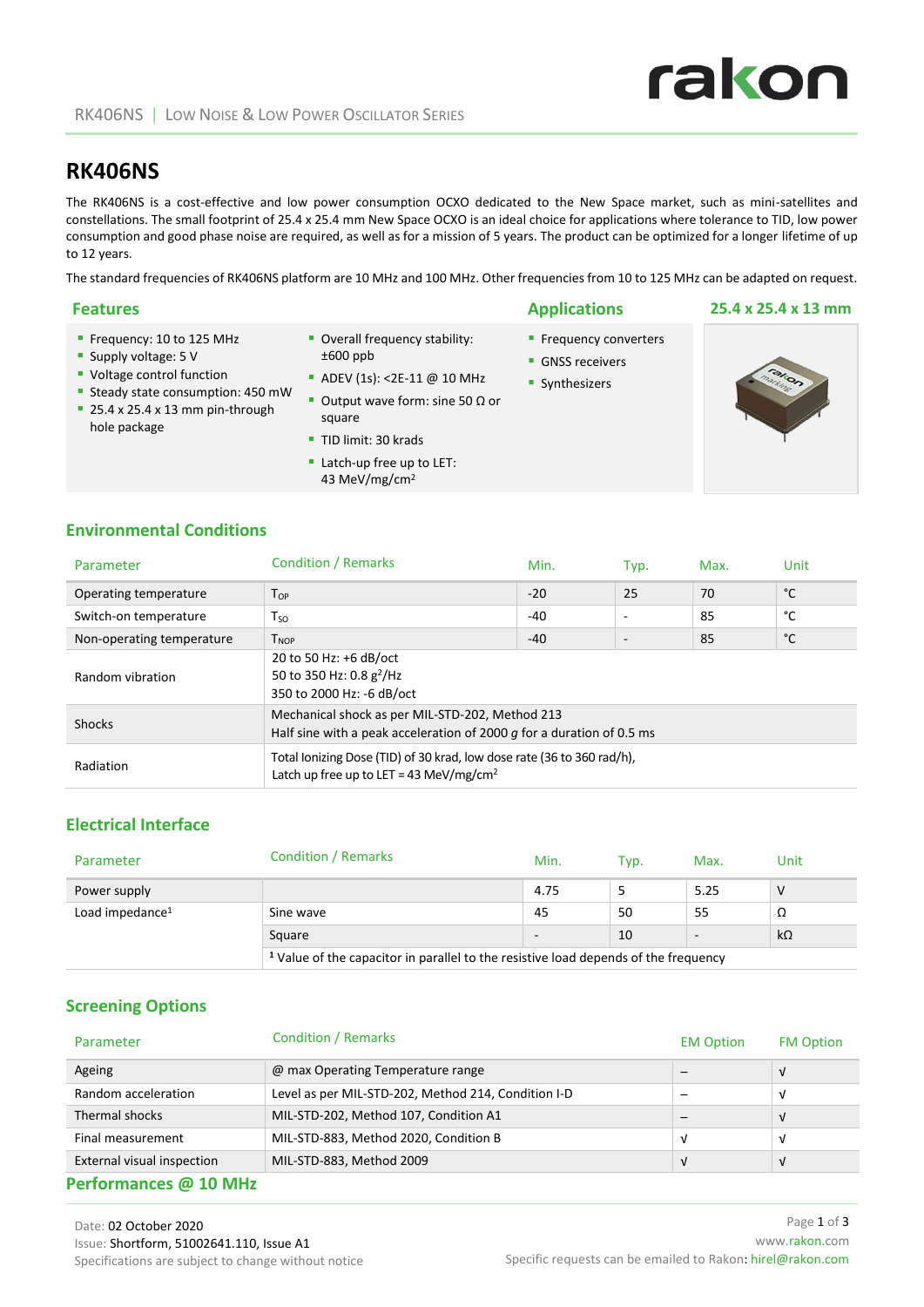# rakon

#### RK406NS | LOW NOISE & LOW POWER OSCILLATOR SERIES

| Parameter                         | <b>Condition / Remarks</b>     | Min.                     | Typ.                     | Max.                        | Unit                        |
|-----------------------------------|--------------------------------|--------------------------|--------------------------|-----------------------------|-----------------------------|
| Nominal frequency                 | $\overline{\phantom{a}}$       | $\overline{\phantom{a}}$ | 10                       | $\mathcal{L}_{\mathcal{A}}$ | <b>MHz</b>                  |
| Initial frequency accuracy        | Vacuum, at time of shipment    | $\overline{\phantom{a}}$ | ÷,                       | ±200                        | ppb                         |
| <b>Overall Frequency Drift</b>    | Initial, temp. range, EOL (5y) |                          | $\overline{\phantom{a}}$ | ±500                        | ppb                         |
| Pull range                        | Sufficient for 5 years         | ±0.5                     | $\overline{\phantom{a}}$ | $\overline{\phantom{a}}$    | ppm                         |
| Freq. stability vs temperature    | Referenced to +25°C            | $\overline{\phantom{a}}$ | $\overline{\phantom{a}}$ | ±100                        | ppb                         |
| Freq. stability vs supply voltage | $\overline{\phantom{a}}$       | $\overline{\phantom{a}}$ | $\overline{\phantom{a}}$ | ±50                         | ppb                         |
| Freq. stability vs load           | $\overline{\phantom{a}}$       | $\overline{\phantom{a}}$ | $\overline{\phantom{a}}$ | ± 50                        | ppb                         |
| Freq. stability vs pressure       | Atm to vacuum                  | $\overline{\phantom{a}}$ | $\blacksquare$           | ±50                         | ppb                         |
| Freq. ageing                      | 1 day                          | $\overline{\phantom{a}}$ | $\overline{\phantom{a}}$ | ±1                          | ppb                         |
| Allan standard deviation          | Tau = 1s $@$ 25°C              | ٠                        | $\overline{\phantom{a}}$ | 2E-11                       | $\overline{\phantom{a}}$    |
| Frequency warm up                 | @ 25°C                         | $\overline{\phantom{a}}$ | $\overline{\phantom{a}}$ | 10                          | mn                          |
| Phase noise                       | 1 Hz offset                    | $\overline{\phantom{a}}$ | $\overline{\phantom{a}}$ | $-85$                       | dBc/Hz                      |
| (Achieved after 10 mn warm-up)    | 10 Hz offset                   |                          |                          | $-115$                      |                             |
| @ 25°C)                           | 100 Hz offset                  |                          |                          | $-135$                      |                             |
|                                   | 1 kHz offset                   |                          |                          | $-150$                      |                             |
|                                   | 10 kHz offset                  |                          |                          | $-163$                      |                             |
|                                   | 100 kHz offset                 |                          |                          | $-163$                      |                             |
| Output waveform                   | Sine                           | $\overline{\phantom{a}}$ | $\bar{\phantom{a}}$      | $\overline{\phantom{a}}$    | $\mathcal{L}_{\mathcal{A}}$ |
| Output level (Standard)           | $\sim$                         | 0                        | $\overline{\phantom{a}}$ | 4                           | dBm                         |
| Harmonics level                   | From DC to 1GHz                | $\overline{\phantom{a}}$ | $\blacksquare$           | $-25$                       | dBc                         |
| Spurious Level                    | 100 Hz to 5 GHz                | ٠                        | $\overline{\phantom{a}}$ | $-80$                       | dBc                         |
| Warm-up supply power              | $\overline{\phantom{a}}$       | $\overline{\phantom{a}}$ | 1.2                      | 1.5                         | W                           |
|                                   | @ -20°C vacuum                 | $\overline{\phantom{a}}$ | $\overline{\phantom{a}}$ | 800                         | mW                          |
| Steady state supply power         | $@ + 25°C$ vacuum              | $\overline{\phantom{a}}$ | 450                      | 500                         | mW                          |

# **Performances @ 100 MHz**

| Parameter                                                        | <b>Condition / Remarks</b>                                                                      | Min.                     | Typ.                     | Max.                                                 | Unit           |
|------------------------------------------------------------------|-------------------------------------------------------------------------------------------------|--------------------------|--------------------------|------------------------------------------------------|----------------|
| Nominal frequency                                                | $\overline{\phantom{a}}$                                                                        | $\overline{\phantom{a}}$ | 100                      | $\overline{\phantom{a}}$                             | <b>MHz</b>     |
| Initial frequency accuracy                                       | Vacuum, at time of shipment                                                                     | $\overline{\phantom{a}}$ | ÷,                       | ±300                                                 | ppb            |
| <b>Overall Frequency Drift</b>                                   | Initial, temp. range, EOL (5y)                                                                  | $\overline{\phantom{a}}$ | $\overline{\phantom{a}}$ | ±1.2                                                 | ppm            |
| Pull range                                                       | Sufficient for 5 years                                                                          | ±1.2                     | $\sim$                   | $\overline{\phantom{a}}$                             | ppm            |
| Freq. stability vs temperature                                   | Referenced to +25°C                                                                             |                          | $\overline{\phantom{a}}$ | ± 300                                                | ppb            |
| Freq. stability vs supply voltage                                | $\overline{\phantom{a}}$                                                                        | $\overline{a}$           | ٠                        | ± 50                                                 | ppb            |
| Freq. stability vs load                                          | $\overline{\phantom{a}}$                                                                        |                          | $\overline{\phantom{a}}$ | ± 50                                                 | ppb            |
| Freq. stability vs pressure                                      | Atm to vacuum                                                                                   | $\overline{\phantom{a}}$ | ٠                        | ±200                                                 | ppb            |
| Freq. ageing                                                     | $1$ day                                                                                         | $\overline{\phantom{a}}$ | $\overline{\phantom{a}}$ | ± 10                                                 | ppb            |
| Allan standard deviation                                         | Tau = 1s @ $25^{\circ}$ C                                                                       | $\overline{\phantom{a}}$ | $\sim$                   | 1E-10                                                | $\blacksquare$ |
| Frequency warm-up                                                | @ 25°C                                                                                          |                          | $\overline{\phantom{a}}$ | 10                                                   | mn             |
| Phase noise<br>(Achieved after 10 mn warm-up)<br>$(25^{\circ}C)$ | 1 Hz offset<br>10 Hz offset<br>100 Hz offset<br>1 kHz offset<br>10 kHz offset<br>100 kHz offset |                          | $\overline{\phantom{m}}$ | $-55$<br>-85<br>$-115$<br>$-145$<br>$-150$<br>$-155$ | dBc/Hz         |
| Output waveform                                                  | Sine                                                                                            |                          | $\overline{\phantom{a}}$ |                                                      |                |
| Output level (Standard)                                          |                                                                                                 | 0                        | ٠                        | 4                                                    | dBm            |